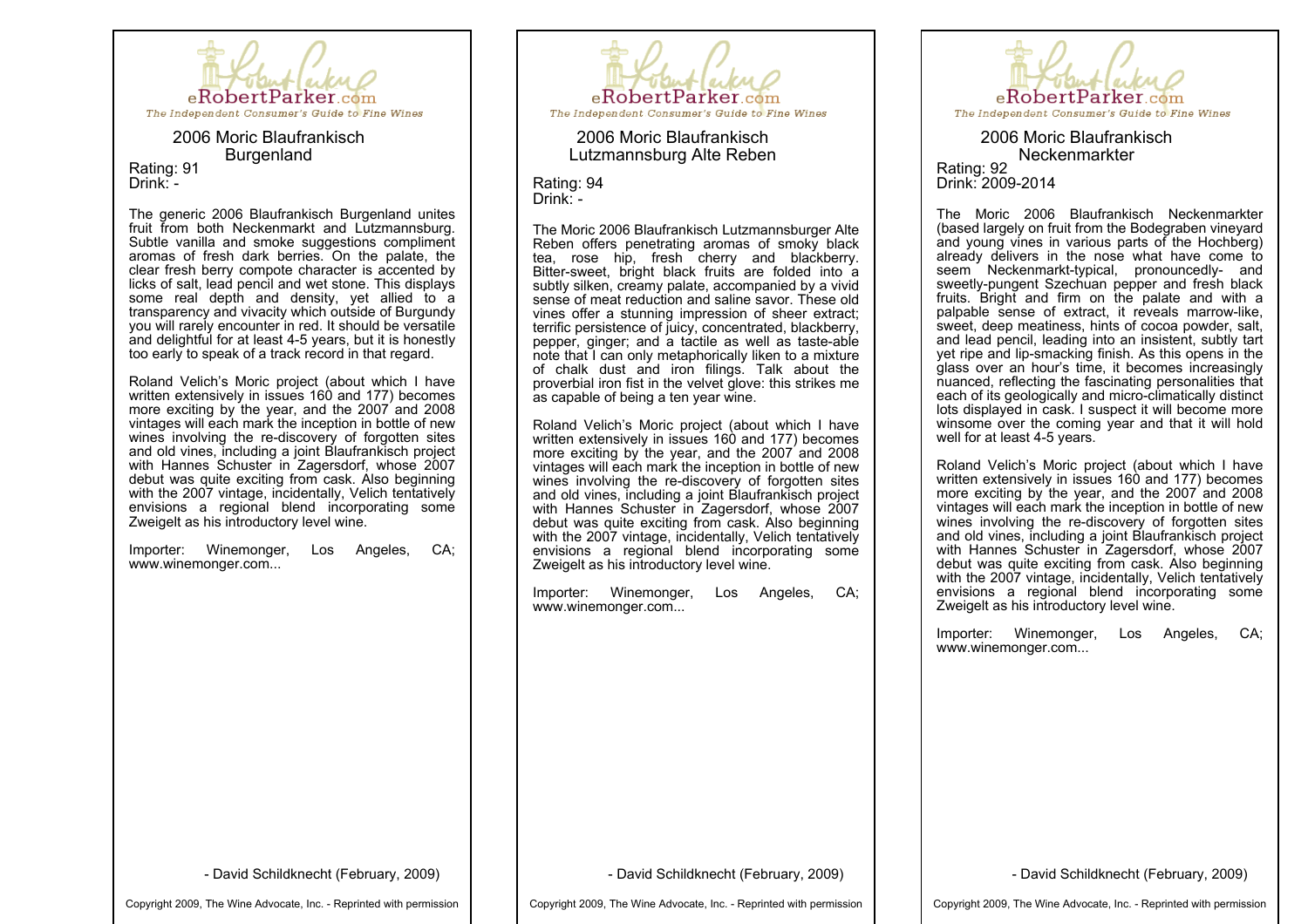

2006 Moric Blaufrankisch Neckenmarkter Alte Reben

Rating: 95 Drink: -

Velich's 2006 Blaufrankisch Neckenmarkter Alte Reben delivers the predictable aromas and flavors of concentrated black fruits, along with sweetly smoky suggestions of machine oil and Szechuan pepper, as well as pungently smoky Lapsang tea. Here, the animal and mineral aspects seem to merge into a concentrate of soy, sea water, and beef stock. Rich and silken-textured, this wine's tannins are so refined as to have melted away. A deep, low-toned, multi-dimensional, rolling finish washes over the palate, leaving behind invigorating brightness of fruit, subtle fruit pit bitterness, and a shimmering diversity of mineral suggestions that one feels must somehow reflect this wine's origins in the Urgestein upper elevations of Neckenmarkt. I would tentatively plan on following this for a decade, but as to having some in your cellar to follow, that plan ought not in the least be tentative!

Roland Velich's Moric project (about which I have written extensively in issues 160 and 177) becomes more exciting by the year, and the 2007 and 2008 vintages will each mark the inception in bottle of new wines involving the re-discovery of forgotten sites and old vines, including a joint Blaufrankisch project with Hannes Schuster in Zagersdorf, whose 2007 debut was quite exciting from cask. Also beginning with the 2007 vintage, incidentally, Velich tentatively envisions a regional blend incorporating some Zweigelt as his introductory level wine.

Importer: Winemonger, Los Angeles, CA; www.winem...



2006 Moric Blaufrankisch Sankt Georgener Rating: 93 Drink: -

The second release of red from the Leitha Hills above Eisenstadt, Velich's brightly-fruited 2006 Blaufrankisch Sankt Georgener seems to fit this diminutive vineyard's breezy, chalky hillside location. A fascinating and pentrating nose of black raspberries, cherries, pistachio, and citrus oils is delivered at almost ethereally distilled fruit intensity. Sappy, faintly oily in texture, and loaded with inner-mouth esters, this wine's bitter-sweet, subtly-tart black fruits are tinged with invigorating medicinal-herbal pungency, and joined in a tenaciously-clinging finish by notes of citrus zest, white pepper, bitter cherry pit, chalk, and iodine. There is not an ounce of fat on this athletic wine's body, and its performance is as polished and refined in structure as it is energetic and extract-rich. I suspect it will age well for  $\overline{7}$ -9 years, but must base that suspicion on intuition.

Roland Velich's Moric project (about which I have written extensively in issues 160 and 177) becomes more exciting by the year, and the 2007 and 2008 vintages will each mark the inception in bottle of new wines involving the re-discovery of forgotten sites and old vines, including a joint Blaufrankisch project with Hannes Schuster in Zagersdorf, whose 2007 debut was quite exciting from cask. Also beginning with the 2007 vintage, incidentally, Velich tentatively envisions a regional blend incorporating some Zweigelt as his introductory level wine.

Importer: Winemonger, Los Angeles, CA; www.winem...



2007 Moric Gruner Veltliner Sankt Rating: (93-94) Drink: -

Velich's 2007 Gruner Veltliner Sankt Georgener is the successor to the inaugural vintage from ancient vines in the Leitha hills just north of Burgenland's capital Eisenstadt, a breezy site with mussel-chalk soils whose fruit was vinified in barrel with malo-lactic conversion and extended lees contact in order to channel what turned out to be an uncanny resemblance to Chablis. Velich once again picked in one pass from top to bottom of this site, so as to capture a range of ripeness and flavors. The wine was slated to be bottled only late last year, so my note is from barrel. Distilled cherry, and bitter-sweet floral notes fill the nose. On the palate, this is creamy in texture and seductively rich, yet possesses a purity of yellow cherries, pear, white peach, and papaya transparent to lentil, curry, chalk dust, subtly bitter fruit pits, and saline, crustacean savor that upon swallowing (or spitting, if like me, you must) leave one helplessly salivating. Trust me, word of this wine has already reached French wine growing fanatics from the Cote d'Or to the high (Grenache-Gris studded) foothills of the Pyrennes, and before long, given the size of the vineyard, you may well consider vourself lucky to score a bottle. Any of us educated into Austrian wine learned that the country's national grape produces mediocrity in Burgenland – so much for received opinion. Velich's 2006 reds challenge and ultimately surpass his 2004s as the best wines in the six year history of the Moric projec...

David Schildknecht (February, 2009)

Copyright 2009, The Wine Advocate, Inc. Reprinted with permission

David Schildknecht (February, 2009)

Copyright 2009, The Wine Advocate, Inc. Reprinted with permission

David Schildknecht (February, 2009)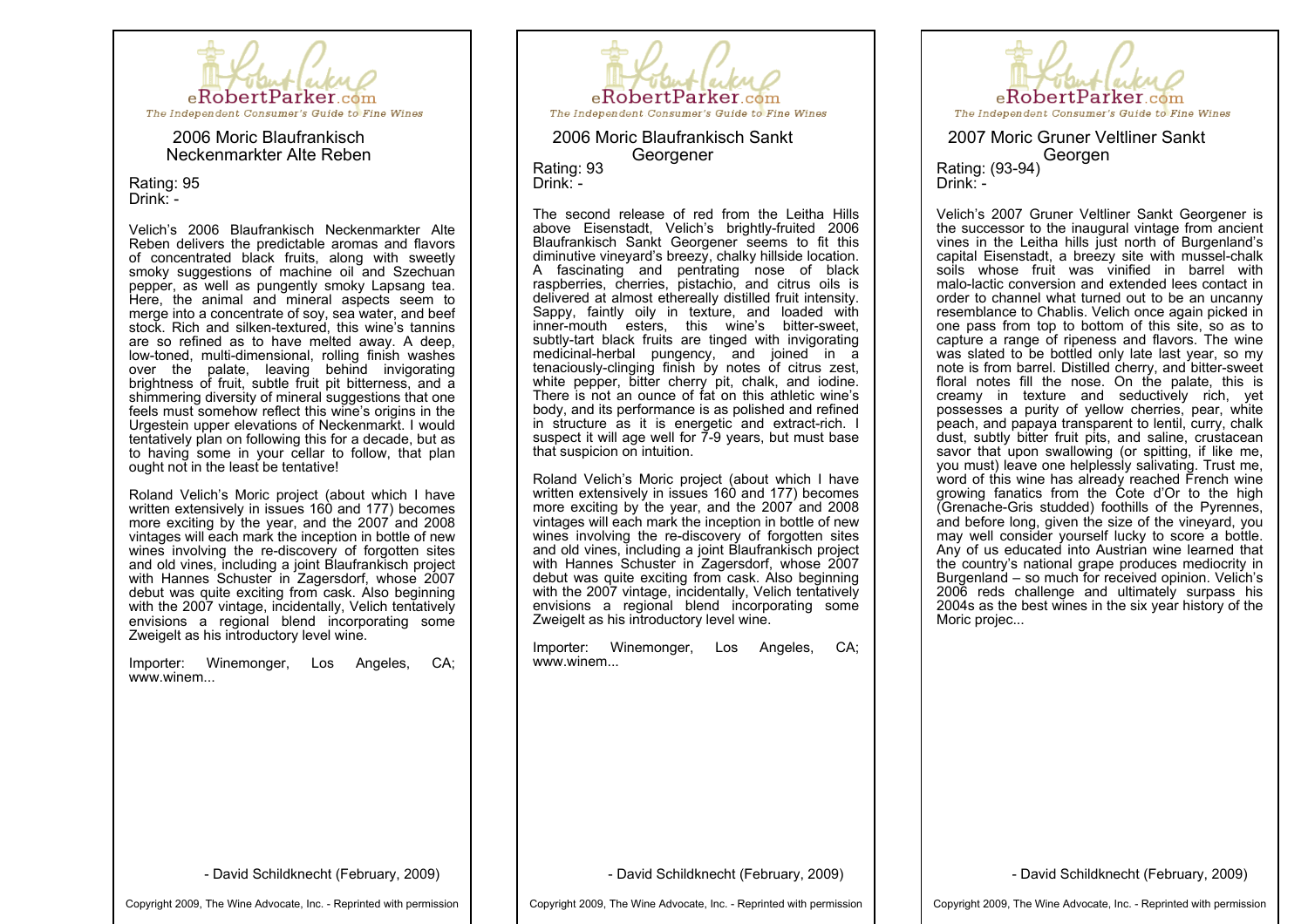

| 2004<br>97<br>94<br>Nikolaihof Riesling Steiner Hund Reserve<br>Early<br>2007<br>97<br>F X Pichler Riesling Smaragd Kellerberg<br>96<br>2007<br>97<br>69<br>F X Pichler Riesling Smaragd Steinertal<br>2007<br>F X Pichler Riesling Smaragd Loibner Berg<br>96<br>84<br>Early<br>2007<br>96<br>Leo Alzinger Riesling Smaragd Steinertal<br>78<br>2006<br>96<br>Alois Kracher #11 Scheurebe Trockenbeerenauslese Zwischen Den Seen<br>94<br>2006<br>95<br>98<br>Alois Kracher #12 Scheurebe Trockenbeerenauslese Zwischen Den Seen<br>95<br>2006<br>Alois Kracher #10 Chardonnay Trockenbeerenauslese Nouvelle Vague<br>90<br>95<br>2007<br>Franz Hirtzberger Riesling Smaragd Singerriedel<br>60-99<br>2007<br>95<br>62<br>Leo Alzinger Riesling Smaragd Loibenberg<br>Early<br>2007<br>Prager Riesling Smaragd Achleiten<br>95<br>70<br>Early<br>2007<br>95<br>Prager Riesling Smaragd Wachstum Bodenstein<br>78<br>Early<br>2006<br>95<br>Nikolaihof Riesling Smaragd Von Stein<br>84<br>95<br>2006<br>95<br>Moric Blaufrankisch Neckenmarkter Alte Reben<br>2006<br>94<br>95<br>Moric Blaufrankisch Lutzmannsburg Alte Reben<br>2007<br>94<br>66<br><b>Prager Riesling Smaragd Klaus</b><br>2007<br>94<br>58<br>F X Pichler Riesling Smaragd Hollerin<br>Early<br>2004<br>Schloss Halbturn Grand Vin TBA<br>94<br>2006<br>94<br>Heidi Schrock Ruster Ausbruch Turner<br>140<br>2007<br>94<br>Josef Umathum Chardonnay Beerenauslese<br>2006<br>94<br>Uwe Schiefer Blaufrankisch Reihburg<br>Early<br>2007<br>94<br>70<br>Leo Alzinger Gruner Veltliner Smaragd Loibenberg<br>2007<br>Willi Brundlmayer Gruner Veltliner Kaferbeg<br>86<br>$(94-95)$<br>Early<br>2007<br>Familie Nigl Gruner Veltliner Alte Reben<br>94<br>44<br>2007<br><b>Hirsch Riesling Gaisberg</b><br>94<br>53<br>2007<br>Hirsch Riesling Heiligenstein<br>94<br>52<br>2007<br>94<br>Early<br>Schloss Gobelsburg Riesling Alte Reben<br>58-62<br>2006<br>94<br>82<br>Alois Kracher #6 Grande Cuvee Trockenbeerenauslese Nouvelle Vague<br>2006<br>Alois Kracher #5 Scheurebe Trockenbeerenauslese Zwischen Den Seen<br>94<br>78<br>Early<br>2006<br>94<br>Loimer Riesling Trockenbeerenauslese<br>2007<br>94<br>Franz Hirtzberger Riesling Smaragd Setzberg<br>Early<br>2005<br>Velich Samling Scheurebe Trockenbeerenauslese<br>$(94-95)$<br>Early<br>2006<br>Loimer Riesling Beerenauslese Steinmassel<br>93<br>Early<br>2006<br>93<br>Kollwentz Sauvignon Blanc Trockenbeerenauslese<br>2006<br>93<br>72<br>Alois Kracher #4 Chardonnay Trockenbeerenauslese Nouvelle Vague<br>2006<br>93<br>86<br>Alois Kracher Trockenbeerenauslese #9, Welschriesling Zwischen Den Seen<br>Early<br>2007<br>93<br>Early<br>44<br>Ludwig Hiedler Riesling Gaisberg<br>2007<br>93<br>Franz Hirtzberger Gruner Veltliner Smaragd Honivogl<br>Early<br>52-88<br>2007<br>93<br>45-73<br>Franz Hirtzberger Riesling Smaragd Hochrain<br>93<br>2007<br>50<br>Familie Nigl Veltliner Privat<br>2007<br>$(93-94)$<br><b>Emmerich Knoll Riesling Pfaffenberg Selektion</b><br>2007<br>Familie Nigl Gruner Veltliner Senftenberger Piri<br>93<br>32<br>2006<br>93<br>Feiler-Artinger Ruster Ausbruch Chardonnay Essenz<br>93<br>2007<br>35-37<br>Schloss Gobelsburg Gruner Veltliner Renner<br>Schloss Gobelsburg Gruner Veltliner Ried Lamm<br>93<br>2007<br>70<br>93<br>2007<br>Willi Brundlmayer Gelber Muskateller<br>48<br>2007<br>Willi Brundlmayer Riesling Zobinger Heiligenstein Alte Reben<br>$(93-94)$<br>90<br>2007<br><b>Emmerich Knoll Riesling Smaragd Schutt</b><br>$(93-94)$<br>94<br>Early<br>2007<br>Leo Alzinger Gruner Veltliner Smaragd Steinertal<br>93<br>76<br>Young<br>2005<br>$(93-94)$<br>Hans Tschida Samling [scheurebe] Trockenbeerenauslese<br>Early<br>2006<br>Heidi Schrock Ruster Ausbruch On The Wings Of Dawn<br>93<br>Early<br>88<br>2007<br>93<br>F X Pichler Riesling Smaragd Unendlich<br>Early<br>163<br>2007<br>93<br>F X Pichler Gruner Veltliner Smaragd Kellerberg<br>Early<br>96<br>2007<br>93<br>65<br><b>Prager Riesling Smaragd Steinriegl</b><br>2006<br>Prieler Blaufrankisch Goldberg<br>$(93-94)$<br>Young<br>2007<br>Prager Gruner Veltliner Achleiten Wachstum Toni Bodenstein<br>93<br>93<br>2006<br>53<br><b>Moric Blaufrankisch Sankt Georgener</b><br>2006<br>93<br>57<br>Gottelsbrunn Muhr Niepoort Spitzerberg [blaufrankisch]<br>Early<br>2007<br>49<br><b>Moric Gruner Veltliner Sankt Georgen</b><br>$(93-94)$<br>2002<br>Nikolaihof Riesling Burggarten Jungfernlese<br>93<br>96<br>2007<br>93<br>Nikolaihof Gruner Veltliner Federspiel Im Weingebirge<br>33-35<br>2007<br>Rudi Pichler Riesling Smaragd Achleiten<br>93<br>95<br>Early<br>2007<br>Ott Gruner Veltliner Der Ott<br>92<br>41<br>Early | Year | <b>Wine Name</b> | Rating | Maturity | <b>Price</b> |
|----------------------------------------------------------------------------------------------------------------------------------------------------------------------------------------------------------------------------------------------------------------------------------------------------------------------------------------------------------------------------------------------------------------------------------------------------------------------------------------------------------------------------------------------------------------------------------------------------------------------------------------------------------------------------------------------------------------------------------------------------------------------------------------------------------------------------------------------------------------------------------------------------------------------------------------------------------------------------------------------------------------------------------------------------------------------------------------------------------------------------------------------------------------------------------------------------------------------------------------------------------------------------------------------------------------------------------------------------------------------------------------------------------------------------------------------------------------------------------------------------------------------------------------------------------------------------------------------------------------------------------------------------------------------------------------------------------------------------------------------------------------------------------------------------------------------------------------------------------------------------------------------------------------------------------------------------------------------------------------------------------------------------------------------------------------------------------------------------------------------------------------------------------------------------------------------------------------------------------------------------------------------------------------------------------------------------------------------------------------------------------------------------------------------------------------------------------------------------------------------------------------------------------------------------------------------------------------------------------------------------------------------------------------------------------------------------------------------------------------------------------------------------------------------------------------------------------------------------------------------------------------------------------------------------------------------------------------------------------------------------------------------------------------------------------------------------------------------------------------------------------------------------------------------------------------------------------------------------------------------------------------------------------------------------------------------------------------------------------------------------------------------------------------------------------------------------------------------------------------------------------------------------------------------------------------------------------------------------------------------------------------------------------------------------------------------------------------------------------------------------------------------------------------------------------------------------------------------------------------------------------------------------------------------------------------------------------------------------------------------------------------------------------------------------------------------------------------------------------------------------------------------------------------------------------------------------------------------------------------------------------------------------------------------------------------------------------------------------------------------------------------------------------------------------------------------------------------------------------------------------------------------------------------------------------------------------------------------------------------------------------------------------------------------------------------------------------------------------|------|------------------|--------|----------|--------------|
|                                                                                                                                                                                                                                                                                                                                                                                                                                                                                                                                                                                                                                                                                                                                                                                                                                                                                                                                                                                                                                                                                                                                                                                                                                                                                                                                                                                                                                                                                                                                                                                                                                                                                                                                                                                                                                                                                                                                                                                                                                                                                                                                                                                                                                                                                                                                                                                                                                                                                                                                                                                                                                                                                                                                                                                                                                                                                                                                                                                                                                                                                                                                                                                                                                                                                                                                                                                                                                                                                                                                                                                                                                                                                                                                                                                                                                                                                                                                                                                                                                                                                                                                                                                                                                                                                                                                                                                                                                                                                                                                                                                                                                                                                                                            |      |                  |        |          |              |
|                                                                                                                                                                                                                                                                                                                                                                                                                                                                                                                                                                                                                                                                                                                                                                                                                                                                                                                                                                                                                                                                                                                                                                                                                                                                                                                                                                                                                                                                                                                                                                                                                                                                                                                                                                                                                                                                                                                                                                                                                                                                                                                                                                                                                                                                                                                                                                                                                                                                                                                                                                                                                                                                                                                                                                                                                                                                                                                                                                                                                                                                                                                                                                                                                                                                                                                                                                                                                                                                                                                                                                                                                                                                                                                                                                                                                                                                                                                                                                                                                                                                                                                                                                                                                                                                                                                                                                                                                                                                                                                                                                                                                                                                                                                            |      |                  |        |          |              |
|                                                                                                                                                                                                                                                                                                                                                                                                                                                                                                                                                                                                                                                                                                                                                                                                                                                                                                                                                                                                                                                                                                                                                                                                                                                                                                                                                                                                                                                                                                                                                                                                                                                                                                                                                                                                                                                                                                                                                                                                                                                                                                                                                                                                                                                                                                                                                                                                                                                                                                                                                                                                                                                                                                                                                                                                                                                                                                                                                                                                                                                                                                                                                                                                                                                                                                                                                                                                                                                                                                                                                                                                                                                                                                                                                                                                                                                                                                                                                                                                                                                                                                                                                                                                                                                                                                                                                                                                                                                                                                                                                                                                                                                                                                                            |      |                  |        |          |              |
|                                                                                                                                                                                                                                                                                                                                                                                                                                                                                                                                                                                                                                                                                                                                                                                                                                                                                                                                                                                                                                                                                                                                                                                                                                                                                                                                                                                                                                                                                                                                                                                                                                                                                                                                                                                                                                                                                                                                                                                                                                                                                                                                                                                                                                                                                                                                                                                                                                                                                                                                                                                                                                                                                                                                                                                                                                                                                                                                                                                                                                                                                                                                                                                                                                                                                                                                                                                                                                                                                                                                                                                                                                                                                                                                                                                                                                                                                                                                                                                                                                                                                                                                                                                                                                                                                                                                                                                                                                                                                                                                                                                                                                                                                                                            |      |                  |        |          |              |
|                                                                                                                                                                                                                                                                                                                                                                                                                                                                                                                                                                                                                                                                                                                                                                                                                                                                                                                                                                                                                                                                                                                                                                                                                                                                                                                                                                                                                                                                                                                                                                                                                                                                                                                                                                                                                                                                                                                                                                                                                                                                                                                                                                                                                                                                                                                                                                                                                                                                                                                                                                                                                                                                                                                                                                                                                                                                                                                                                                                                                                                                                                                                                                                                                                                                                                                                                                                                                                                                                                                                                                                                                                                                                                                                                                                                                                                                                                                                                                                                                                                                                                                                                                                                                                                                                                                                                                                                                                                                                                                                                                                                                                                                                                                            |      |                  |        |          |              |
|                                                                                                                                                                                                                                                                                                                                                                                                                                                                                                                                                                                                                                                                                                                                                                                                                                                                                                                                                                                                                                                                                                                                                                                                                                                                                                                                                                                                                                                                                                                                                                                                                                                                                                                                                                                                                                                                                                                                                                                                                                                                                                                                                                                                                                                                                                                                                                                                                                                                                                                                                                                                                                                                                                                                                                                                                                                                                                                                                                                                                                                                                                                                                                                                                                                                                                                                                                                                                                                                                                                                                                                                                                                                                                                                                                                                                                                                                                                                                                                                                                                                                                                                                                                                                                                                                                                                                                                                                                                                                                                                                                                                                                                                                                                            |      |                  |        |          |              |
|                                                                                                                                                                                                                                                                                                                                                                                                                                                                                                                                                                                                                                                                                                                                                                                                                                                                                                                                                                                                                                                                                                                                                                                                                                                                                                                                                                                                                                                                                                                                                                                                                                                                                                                                                                                                                                                                                                                                                                                                                                                                                                                                                                                                                                                                                                                                                                                                                                                                                                                                                                                                                                                                                                                                                                                                                                                                                                                                                                                                                                                                                                                                                                                                                                                                                                                                                                                                                                                                                                                                                                                                                                                                                                                                                                                                                                                                                                                                                                                                                                                                                                                                                                                                                                                                                                                                                                                                                                                                                                                                                                                                                                                                                                                            |      |                  |        |          |              |
|                                                                                                                                                                                                                                                                                                                                                                                                                                                                                                                                                                                                                                                                                                                                                                                                                                                                                                                                                                                                                                                                                                                                                                                                                                                                                                                                                                                                                                                                                                                                                                                                                                                                                                                                                                                                                                                                                                                                                                                                                                                                                                                                                                                                                                                                                                                                                                                                                                                                                                                                                                                                                                                                                                                                                                                                                                                                                                                                                                                                                                                                                                                                                                                                                                                                                                                                                                                                                                                                                                                                                                                                                                                                                                                                                                                                                                                                                                                                                                                                                                                                                                                                                                                                                                                                                                                                                                                                                                                                                                                                                                                                                                                                                                                            |      |                  |        |          |              |
|                                                                                                                                                                                                                                                                                                                                                                                                                                                                                                                                                                                                                                                                                                                                                                                                                                                                                                                                                                                                                                                                                                                                                                                                                                                                                                                                                                                                                                                                                                                                                                                                                                                                                                                                                                                                                                                                                                                                                                                                                                                                                                                                                                                                                                                                                                                                                                                                                                                                                                                                                                                                                                                                                                                                                                                                                                                                                                                                                                                                                                                                                                                                                                                                                                                                                                                                                                                                                                                                                                                                                                                                                                                                                                                                                                                                                                                                                                                                                                                                                                                                                                                                                                                                                                                                                                                                                                                                                                                                                                                                                                                                                                                                                                                            |      |                  |        |          |              |
|                                                                                                                                                                                                                                                                                                                                                                                                                                                                                                                                                                                                                                                                                                                                                                                                                                                                                                                                                                                                                                                                                                                                                                                                                                                                                                                                                                                                                                                                                                                                                                                                                                                                                                                                                                                                                                                                                                                                                                                                                                                                                                                                                                                                                                                                                                                                                                                                                                                                                                                                                                                                                                                                                                                                                                                                                                                                                                                                                                                                                                                                                                                                                                                                                                                                                                                                                                                                                                                                                                                                                                                                                                                                                                                                                                                                                                                                                                                                                                                                                                                                                                                                                                                                                                                                                                                                                                                                                                                                                                                                                                                                                                                                                                                            |      |                  |        |          |              |
|                                                                                                                                                                                                                                                                                                                                                                                                                                                                                                                                                                                                                                                                                                                                                                                                                                                                                                                                                                                                                                                                                                                                                                                                                                                                                                                                                                                                                                                                                                                                                                                                                                                                                                                                                                                                                                                                                                                                                                                                                                                                                                                                                                                                                                                                                                                                                                                                                                                                                                                                                                                                                                                                                                                                                                                                                                                                                                                                                                                                                                                                                                                                                                                                                                                                                                                                                                                                                                                                                                                                                                                                                                                                                                                                                                                                                                                                                                                                                                                                                                                                                                                                                                                                                                                                                                                                                                                                                                                                                                                                                                                                                                                                                                                            |      |                  |        |          |              |
|                                                                                                                                                                                                                                                                                                                                                                                                                                                                                                                                                                                                                                                                                                                                                                                                                                                                                                                                                                                                                                                                                                                                                                                                                                                                                                                                                                                                                                                                                                                                                                                                                                                                                                                                                                                                                                                                                                                                                                                                                                                                                                                                                                                                                                                                                                                                                                                                                                                                                                                                                                                                                                                                                                                                                                                                                                                                                                                                                                                                                                                                                                                                                                                                                                                                                                                                                                                                                                                                                                                                                                                                                                                                                                                                                                                                                                                                                                                                                                                                                                                                                                                                                                                                                                                                                                                                                                                                                                                                                                                                                                                                                                                                                                                            |      |                  |        |          |              |
|                                                                                                                                                                                                                                                                                                                                                                                                                                                                                                                                                                                                                                                                                                                                                                                                                                                                                                                                                                                                                                                                                                                                                                                                                                                                                                                                                                                                                                                                                                                                                                                                                                                                                                                                                                                                                                                                                                                                                                                                                                                                                                                                                                                                                                                                                                                                                                                                                                                                                                                                                                                                                                                                                                                                                                                                                                                                                                                                                                                                                                                                                                                                                                                                                                                                                                                                                                                                                                                                                                                                                                                                                                                                                                                                                                                                                                                                                                                                                                                                                                                                                                                                                                                                                                                                                                                                                                                                                                                                                                                                                                                                                                                                                                                            |      |                  |        |          |              |
|                                                                                                                                                                                                                                                                                                                                                                                                                                                                                                                                                                                                                                                                                                                                                                                                                                                                                                                                                                                                                                                                                                                                                                                                                                                                                                                                                                                                                                                                                                                                                                                                                                                                                                                                                                                                                                                                                                                                                                                                                                                                                                                                                                                                                                                                                                                                                                                                                                                                                                                                                                                                                                                                                                                                                                                                                                                                                                                                                                                                                                                                                                                                                                                                                                                                                                                                                                                                                                                                                                                                                                                                                                                                                                                                                                                                                                                                                                                                                                                                                                                                                                                                                                                                                                                                                                                                                                                                                                                                                                                                                                                                                                                                                                                            |      |                  |        |          |              |
|                                                                                                                                                                                                                                                                                                                                                                                                                                                                                                                                                                                                                                                                                                                                                                                                                                                                                                                                                                                                                                                                                                                                                                                                                                                                                                                                                                                                                                                                                                                                                                                                                                                                                                                                                                                                                                                                                                                                                                                                                                                                                                                                                                                                                                                                                                                                                                                                                                                                                                                                                                                                                                                                                                                                                                                                                                                                                                                                                                                                                                                                                                                                                                                                                                                                                                                                                                                                                                                                                                                                                                                                                                                                                                                                                                                                                                                                                                                                                                                                                                                                                                                                                                                                                                                                                                                                                                                                                                                                                                                                                                                                                                                                                                                            |      |                  |        |          |              |
|                                                                                                                                                                                                                                                                                                                                                                                                                                                                                                                                                                                                                                                                                                                                                                                                                                                                                                                                                                                                                                                                                                                                                                                                                                                                                                                                                                                                                                                                                                                                                                                                                                                                                                                                                                                                                                                                                                                                                                                                                                                                                                                                                                                                                                                                                                                                                                                                                                                                                                                                                                                                                                                                                                                                                                                                                                                                                                                                                                                                                                                                                                                                                                                                                                                                                                                                                                                                                                                                                                                                                                                                                                                                                                                                                                                                                                                                                                                                                                                                                                                                                                                                                                                                                                                                                                                                                                                                                                                                                                                                                                                                                                                                                                                            |      |                  |        |          |              |
|                                                                                                                                                                                                                                                                                                                                                                                                                                                                                                                                                                                                                                                                                                                                                                                                                                                                                                                                                                                                                                                                                                                                                                                                                                                                                                                                                                                                                                                                                                                                                                                                                                                                                                                                                                                                                                                                                                                                                                                                                                                                                                                                                                                                                                                                                                                                                                                                                                                                                                                                                                                                                                                                                                                                                                                                                                                                                                                                                                                                                                                                                                                                                                                                                                                                                                                                                                                                                                                                                                                                                                                                                                                                                                                                                                                                                                                                                                                                                                                                                                                                                                                                                                                                                                                                                                                                                                                                                                                                                                                                                                                                                                                                                                                            |      |                  |        |          |              |
|                                                                                                                                                                                                                                                                                                                                                                                                                                                                                                                                                                                                                                                                                                                                                                                                                                                                                                                                                                                                                                                                                                                                                                                                                                                                                                                                                                                                                                                                                                                                                                                                                                                                                                                                                                                                                                                                                                                                                                                                                                                                                                                                                                                                                                                                                                                                                                                                                                                                                                                                                                                                                                                                                                                                                                                                                                                                                                                                                                                                                                                                                                                                                                                                                                                                                                                                                                                                                                                                                                                                                                                                                                                                                                                                                                                                                                                                                                                                                                                                                                                                                                                                                                                                                                                                                                                                                                                                                                                                                                                                                                                                                                                                                                                            |      |                  |        |          |              |
|                                                                                                                                                                                                                                                                                                                                                                                                                                                                                                                                                                                                                                                                                                                                                                                                                                                                                                                                                                                                                                                                                                                                                                                                                                                                                                                                                                                                                                                                                                                                                                                                                                                                                                                                                                                                                                                                                                                                                                                                                                                                                                                                                                                                                                                                                                                                                                                                                                                                                                                                                                                                                                                                                                                                                                                                                                                                                                                                                                                                                                                                                                                                                                                                                                                                                                                                                                                                                                                                                                                                                                                                                                                                                                                                                                                                                                                                                                                                                                                                                                                                                                                                                                                                                                                                                                                                                                                                                                                                                                                                                                                                                                                                                                                            |      |                  |        |          |              |
|                                                                                                                                                                                                                                                                                                                                                                                                                                                                                                                                                                                                                                                                                                                                                                                                                                                                                                                                                                                                                                                                                                                                                                                                                                                                                                                                                                                                                                                                                                                                                                                                                                                                                                                                                                                                                                                                                                                                                                                                                                                                                                                                                                                                                                                                                                                                                                                                                                                                                                                                                                                                                                                                                                                                                                                                                                                                                                                                                                                                                                                                                                                                                                                                                                                                                                                                                                                                                                                                                                                                                                                                                                                                                                                                                                                                                                                                                                                                                                                                                                                                                                                                                                                                                                                                                                                                                                                                                                                                                                                                                                                                                                                                                                                            |      |                  |        |          |              |
|                                                                                                                                                                                                                                                                                                                                                                                                                                                                                                                                                                                                                                                                                                                                                                                                                                                                                                                                                                                                                                                                                                                                                                                                                                                                                                                                                                                                                                                                                                                                                                                                                                                                                                                                                                                                                                                                                                                                                                                                                                                                                                                                                                                                                                                                                                                                                                                                                                                                                                                                                                                                                                                                                                                                                                                                                                                                                                                                                                                                                                                                                                                                                                                                                                                                                                                                                                                                                                                                                                                                                                                                                                                                                                                                                                                                                                                                                                                                                                                                                                                                                                                                                                                                                                                                                                                                                                                                                                                                                                                                                                                                                                                                                                                            |      |                  |        |          |              |
|                                                                                                                                                                                                                                                                                                                                                                                                                                                                                                                                                                                                                                                                                                                                                                                                                                                                                                                                                                                                                                                                                                                                                                                                                                                                                                                                                                                                                                                                                                                                                                                                                                                                                                                                                                                                                                                                                                                                                                                                                                                                                                                                                                                                                                                                                                                                                                                                                                                                                                                                                                                                                                                                                                                                                                                                                                                                                                                                                                                                                                                                                                                                                                                                                                                                                                                                                                                                                                                                                                                                                                                                                                                                                                                                                                                                                                                                                                                                                                                                                                                                                                                                                                                                                                                                                                                                                                                                                                                                                                                                                                                                                                                                                                                            |      |                  |        |          |              |
|                                                                                                                                                                                                                                                                                                                                                                                                                                                                                                                                                                                                                                                                                                                                                                                                                                                                                                                                                                                                                                                                                                                                                                                                                                                                                                                                                                                                                                                                                                                                                                                                                                                                                                                                                                                                                                                                                                                                                                                                                                                                                                                                                                                                                                                                                                                                                                                                                                                                                                                                                                                                                                                                                                                                                                                                                                                                                                                                                                                                                                                                                                                                                                                                                                                                                                                                                                                                                                                                                                                                                                                                                                                                                                                                                                                                                                                                                                                                                                                                                                                                                                                                                                                                                                                                                                                                                                                                                                                                                                                                                                                                                                                                                                                            |      |                  |        |          |              |
|                                                                                                                                                                                                                                                                                                                                                                                                                                                                                                                                                                                                                                                                                                                                                                                                                                                                                                                                                                                                                                                                                                                                                                                                                                                                                                                                                                                                                                                                                                                                                                                                                                                                                                                                                                                                                                                                                                                                                                                                                                                                                                                                                                                                                                                                                                                                                                                                                                                                                                                                                                                                                                                                                                                                                                                                                                                                                                                                                                                                                                                                                                                                                                                                                                                                                                                                                                                                                                                                                                                                                                                                                                                                                                                                                                                                                                                                                                                                                                                                                                                                                                                                                                                                                                                                                                                                                                                                                                                                                                                                                                                                                                                                                                                            |      |                  |        |          |              |
|                                                                                                                                                                                                                                                                                                                                                                                                                                                                                                                                                                                                                                                                                                                                                                                                                                                                                                                                                                                                                                                                                                                                                                                                                                                                                                                                                                                                                                                                                                                                                                                                                                                                                                                                                                                                                                                                                                                                                                                                                                                                                                                                                                                                                                                                                                                                                                                                                                                                                                                                                                                                                                                                                                                                                                                                                                                                                                                                                                                                                                                                                                                                                                                                                                                                                                                                                                                                                                                                                                                                                                                                                                                                                                                                                                                                                                                                                                                                                                                                                                                                                                                                                                                                                                                                                                                                                                                                                                                                                                                                                                                                                                                                                                                            |      |                  |        |          |              |
|                                                                                                                                                                                                                                                                                                                                                                                                                                                                                                                                                                                                                                                                                                                                                                                                                                                                                                                                                                                                                                                                                                                                                                                                                                                                                                                                                                                                                                                                                                                                                                                                                                                                                                                                                                                                                                                                                                                                                                                                                                                                                                                                                                                                                                                                                                                                                                                                                                                                                                                                                                                                                                                                                                                                                                                                                                                                                                                                                                                                                                                                                                                                                                                                                                                                                                                                                                                                                                                                                                                                                                                                                                                                                                                                                                                                                                                                                                                                                                                                                                                                                                                                                                                                                                                                                                                                                                                                                                                                                                                                                                                                                                                                                                                            |      |                  |        |          |              |
|                                                                                                                                                                                                                                                                                                                                                                                                                                                                                                                                                                                                                                                                                                                                                                                                                                                                                                                                                                                                                                                                                                                                                                                                                                                                                                                                                                                                                                                                                                                                                                                                                                                                                                                                                                                                                                                                                                                                                                                                                                                                                                                                                                                                                                                                                                                                                                                                                                                                                                                                                                                                                                                                                                                                                                                                                                                                                                                                                                                                                                                                                                                                                                                                                                                                                                                                                                                                                                                                                                                                                                                                                                                                                                                                                                                                                                                                                                                                                                                                                                                                                                                                                                                                                                                                                                                                                                                                                                                                                                                                                                                                                                                                                                                            |      |                  |        |          |              |
|                                                                                                                                                                                                                                                                                                                                                                                                                                                                                                                                                                                                                                                                                                                                                                                                                                                                                                                                                                                                                                                                                                                                                                                                                                                                                                                                                                                                                                                                                                                                                                                                                                                                                                                                                                                                                                                                                                                                                                                                                                                                                                                                                                                                                                                                                                                                                                                                                                                                                                                                                                                                                                                                                                                                                                                                                                                                                                                                                                                                                                                                                                                                                                                                                                                                                                                                                                                                                                                                                                                                                                                                                                                                                                                                                                                                                                                                                                                                                                                                                                                                                                                                                                                                                                                                                                                                                                                                                                                                                                                                                                                                                                                                                                                            |      |                  |        |          |              |
|                                                                                                                                                                                                                                                                                                                                                                                                                                                                                                                                                                                                                                                                                                                                                                                                                                                                                                                                                                                                                                                                                                                                                                                                                                                                                                                                                                                                                                                                                                                                                                                                                                                                                                                                                                                                                                                                                                                                                                                                                                                                                                                                                                                                                                                                                                                                                                                                                                                                                                                                                                                                                                                                                                                                                                                                                                                                                                                                                                                                                                                                                                                                                                                                                                                                                                                                                                                                                                                                                                                                                                                                                                                                                                                                                                                                                                                                                                                                                                                                                                                                                                                                                                                                                                                                                                                                                                                                                                                                                                                                                                                                                                                                                                                            |      |                  |        |          |              |
|                                                                                                                                                                                                                                                                                                                                                                                                                                                                                                                                                                                                                                                                                                                                                                                                                                                                                                                                                                                                                                                                                                                                                                                                                                                                                                                                                                                                                                                                                                                                                                                                                                                                                                                                                                                                                                                                                                                                                                                                                                                                                                                                                                                                                                                                                                                                                                                                                                                                                                                                                                                                                                                                                                                                                                                                                                                                                                                                                                                                                                                                                                                                                                                                                                                                                                                                                                                                                                                                                                                                                                                                                                                                                                                                                                                                                                                                                                                                                                                                                                                                                                                                                                                                                                                                                                                                                                                                                                                                                                                                                                                                                                                                                                                            |      |                  |        |          |              |
|                                                                                                                                                                                                                                                                                                                                                                                                                                                                                                                                                                                                                                                                                                                                                                                                                                                                                                                                                                                                                                                                                                                                                                                                                                                                                                                                                                                                                                                                                                                                                                                                                                                                                                                                                                                                                                                                                                                                                                                                                                                                                                                                                                                                                                                                                                                                                                                                                                                                                                                                                                                                                                                                                                                                                                                                                                                                                                                                                                                                                                                                                                                                                                                                                                                                                                                                                                                                                                                                                                                                                                                                                                                                                                                                                                                                                                                                                                                                                                                                                                                                                                                                                                                                                                                                                                                                                                                                                                                                                                                                                                                                                                                                                                                            |      |                  |        |          |              |
|                                                                                                                                                                                                                                                                                                                                                                                                                                                                                                                                                                                                                                                                                                                                                                                                                                                                                                                                                                                                                                                                                                                                                                                                                                                                                                                                                                                                                                                                                                                                                                                                                                                                                                                                                                                                                                                                                                                                                                                                                                                                                                                                                                                                                                                                                                                                                                                                                                                                                                                                                                                                                                                                                                                                                                                                                                                                                                                                                                                                                                                                                                                                                                                                                                                                                                                                                                                                                                                                                                                                                                                                                                                                                                                                                                                                                                                                                                                                                                                                                                                                                                                                                                                                                                                                                                                                                                                                                                                                                                                                                                                                                                                                                                                            |      |                  |        |          |              |
|                                                                                                                                                                                                                                                                                                                                                                                                                                                                                                                                                                                                                                                                                                                                                                                                                                                                                                                                                                                                                                                                                                                                                                                                                                                                                                                                                                                                                                                                                                                                                                                                                                                                                                                                                                                                                                                                                                                                                                                                                                                                                                                                                                                                                                                                                                                                                                                                                                                                                                                                                                                                                                                                                                                                                                                                                                                                                                                                                                                                                                                                                                                                                                                                                                                                                                                                                                                                                                                                                                                                                                                                                                                                                                                                                                                                                                                                                                                                                                                                                                                                                                                                                                                                                                                                                                                                                                                                                                                                                                                                                                                                                                                                                                                            |      |                  |        |          |              |
|                                                                                                                                                                                                                                                                                                                                                                                                                                                                                                                                                                                                                                                                                                                                                                                                                                                                                                                                                                                                                                                                                                                                                                                                                                                                                                                                                                                                                                                                                                                                                                                                                                                                                                                                                                                                                                                                                                                                                                                                                                                                                                                                                                                                                                                                                                                                                                                                                                                                                                                                                                                                                                                                                                                                                                                                                                                                                                                                                                                                                                                                                                                                                                                                                                                                                                                                                                                                                                                                                                                                                                                                                                                                                                                                                                                                                                                                                                                                                                                                                                                                                                                                                                                                                                                                                                                                                                                                                                                                                                                                                                                                                                                                                                                            |      |                  |        |          |              |
|                                                                                                                                                                                                                                                                                                                                                                                                                                                                                                                                                                                                                                                                                                                                                                                                                                                                                                                                                                                                                                                                                                                                                                                                                                                                                                                                                                                                                                                                                                                                                                                                                                                                                                                                                                                                                                                                                                                                                                                                                                                                                                                                                                                                                                                                                                                                                                                                                                                                                                                                                                                                                                                                                                                                                                                                                                                                                                                                                                                                                                                                                                                                                                                                                                                                                                                                                                                                                                                                                                                                                                                                                                                                                                                                                                                                                                                                                                                                                                                                                                                                                                                                                                                                                                                                                                                                                                                                                                                                                                                                                                                                                                                                                                                            |      |                  |        |          |              |
|                                                                                                                                                                                                                                                                                                                                                                                                                                                                                                                                                                                                                                                                                                                                                                                                                                                                                                                                                                                                                                                                                                                                                                                                                                                                                                                                                                                                                                                                                                                                                                                                                                                                                                                                                                                                                                                                                                                                                                                                                                                                                                                                                                                                                                                                                                                                                                                                                                                                                                                                                                                                                                                                                                                                                                                                                                                                                                                                                                                                                                                                                                                                                                                                                                                                                                                                                                                                                                                                                                                                                                                                                                                                                                                                                                                                                                                                                                                                                                                                                                                                                                                                                                                                                                                                                                                                                                                                                                                                                                                                                                                                                                                                                                                            |      |                  |        |          |              |
|                                                                                                                                                                                                                                                                                                                                                                                                                                                                                                                                                                                                                                                                                                                                                                                                                                                                                                                                                                                                                                                                                                                                                                                                                                                                                                                                                                                                                                                                                                                                                                                                                                                                                                                                                                                                                                                                                                                                                                                                                                                                                                                                                                                                                                                                                                                                                                                                                                                                                                                                                                                                                                                                                                                                                                                                                                                                                                                                                                                                                                                                                                                                                                                                                                                                                                                                                                                                                                                                                                                                                                                                                                                                                                                                                                                                                                                                                                                                                                                                                                                                                                                                                                                                                                                                                                                                                                                                                                                                                                                                                                                                                                                                                                                            |      |                  |        |          |              |
|                                                                                                                                                                                                                                                                                                                                                                                                                                                                                                                                                                                                                                                                                                                                                                                                                                                                                                                                                                                                                                                                                                                                                                                                                                                                                                                                                                                                                                                                                                                                                                                                                                                                                                                                                                                                                                                                                                                                                                                                                                                                                                                                                                                                                                                                                                                                                                                                                                                                                                                                                                                                                                                                                                                                                                                                                                                                                                                                                                                                                                                                                                                                                                                                                                                                                                                                                                                                                                                                                                                                                                                                                                                                                                                                                                                                                                                                                                                                                                                                                                                                                                                                                                                                                                                                                                                                                                                                                                                                                                                                                                                                                                                                                                                            |      |                  |        |          |              |
|                                                                                                                                                                                                                                                                                                                                                                                                                                                                                                                                                                                                                                                                                                                                                                                                                                                                                                                                                                                                                                                                                                                                                                                                                                                                                                                                                                                                                                                                                                                                                                                                                                                                                                                                                                                                                                                                                                                                                                                                                                                                                                                                                                                                                                                                                                                                                                                                                                                                                                                                                                                                                                                                                                                                                                                                                                                                                                                                                                                                                                                                                                                                                                                                                                                                                                                                                                                                                                                                                                                                                                                                                                                                                                                                                                                                                                                                                                                                                                                                                                                                                                                                                                                                                                                                                                                                                                                                                                                                                                                                                                                                                                                                                                                            |      |                  |        |          |              |
|                                                                                                                                                                                                                                                                                                                                                                                                                                                                                                                                                                                                                                                                                                                                                                                                                                                                                                                                                                                                                                                                                                                                                                                                                                                                                                                                                                                                                                                                                                                                                                                                                                                                                                                                                                                                                                                                                                                                                                                                                                                                                                                                                                                                                                                                                                                                                                                                                                                                                                                                                                                                                                                                                                                                                                                                                                                                                                                                                                                                                                                                                                                                                                                                                                                                                                                                                                                                                                                                                                                                                                                                                                                                                                                                                                                                                                                                                                                                                                                                                                                                                                                                                                                                                                                                                                                                                                                                                                                                                                                                                                                                                                                                                                                            |      |                  |        |          |              |
|                                                                                                                                                                                                                                                                                                                                                                                                                                                                                                                                                                                                                                                                                                                                                                                                                                                                                                                                                                                                                                                                                                                                                                                                                                                                                                                                                                                                                                                                                                                                                                                                                                                                                                                                                                                                                                                                                                                                                                                                                                                                                                                                                                                                                                                                                                                                                                                                                                                                                                                                                                                                                                                                                                                                                                                                                                                                                                                                                                                                                                                                                                                                                                                                                                                                                                                                                                                                                                                                                                                                                                                                                                                                                                                                                                                                                                                                                                                                                                                                                                                                                                                                                                                                                                                                                                                                                                                                                                                                                                                                                                                                                                                                                                                            |      |                  |        |          |              |
|                                                                                                                                                                                                                                                                                                                                                                                                                                                                                                                                                                                                                                                                                                                                                                                                                                                                                                                                                                                                                                                                                                                                                                                                                                                                                                                                                                                                                                                                                                                                                                                                                                                                                                                                                                                                                                                                                                                                                                                                                                                                                                                                                                                                                                                                                                                                                                                                                                                                                                                                                                                                                                                                                                                                                                                                                                                                                                                                                                                                                                                                                                                                                                                                                                                                                                                                                                                                                                                                                                                                                                                                                                                                                                                                                                                                                                                                                                                                                                                                                                                                                                                                                                                                                                                                                                                                                                                                                                                                                                                                                                                                                                                                                                                            |      |                  |        |          |              |
|                                                                                                                                                                                                                                                                                                                                                                                                                                                                                                                                                                                                                                                                                                                                                                                                                                                                                                                                                                                                                                                                                                                                                                                                                                                                                                                                                                                                                                                                                                                                                                                                                                                                                                                                                                                                                                                                                                                                                                                                                                                                                                                                                                                                                                                                                                                                                                                                                                                                                                                                                                                                                                                                                                                                                                                                                                                                                                                                                                                                                                                                                                                                                                                                                                                                                                                                                                                                                                                                                                                                                                                                                                                                                                                                                                                                                                                                                                                                                                                                                                                                                                                                                                                                                                                                                                                                                                                                                                                                                                                                                                                                                                                                                                                            |      |                  |        |          |              |
|                                                                                                                                                                                                                                                                                                                                                                                                                                                                                                                                                                                                                                                                                                                                                                                                                                                                                                                                                                                                                                                                                                                                                                                                                                                                                                                                                                                                                                                                                                                                                                                                                                                                                                                                                                                                                                                                                                                                                                                                                                                                                                                                                                                                                                                                                                                                                                                                                                                                                                                                                                                                                                                                                                                                                                                                                                                                                                                                                                                                                                                                                                                                                                                                                                                                                                                                                                                                                                                                                                                                                                                                                                                                                                                                                                                                                                                                                                                                                                                                                                                                                                                                                                                                                                                                                                                                                                                                                                                                                                                                                                                                                                                                                                                            |      |                  |        |          |              |
|                                                                                                                                                                                                                                                                                                                                                                                                                                                                                                                                                                                                                                                                                                                                                                                                                                                                                                                                                                                                                                                                                                                                                                                                                                                                                                                                                                                                                                                                                                                                                                                                                                                                                                                                                                                                                                                                                                                                                                                                                                                                                                                                                                                                                                                                                                                                                                                                                                                                                                                                                                                                                                                                                                                                                                                                                                                                                                                                                                                                                                                                                                                                                                                                                                                                                                                                                                                                                                                                                                                                                                                                                                                                                                                                                                                                                                                                                                                                                                                                                                                                                                                                                                                                                                                                                                                                                                                                                                                                                                                                                                                                                                                                                                                            |      |                  |        |          |              |
|                                                                                                                                                                                                                                                                                                                                                                                                                                                                                                                                                                                                                                                                                                                                                                                                                                                                                                                                                                                                                                                                                                                                                                                                                                                                                                                                                                                                                                                                                                                                                                                                                                                                                                                                                                                                                                                                                                                                                                                                                                                                                                                                                                                                                                                                                                                                                                                                                                                                                                                                                                                                                                                                                                                                                                                                                                                                                                                                                                                                                                                                                                                                                                                                                                                                                                                                                                                                                                                                                                                                                                                                                                                                                                                                                                                                                                                                                                                                                                                                                                                                                                                                                                                                                                                                                                                                                                                                                                                                                                                                                                                                                                                                                                                            |      |                  |        |          |              |
|                                                                                                                                                                                                                                                                                                                                                                                                                                                                                                                                                                                                                                                                                                                                                                                                                                                                                                                                                                                                                                                                                                                                                                                                                                                                                                                                                                                                                                                                                                                                                                                                                                                                                                                                                                                                                                                                                                                                                                                                                                                                                                                                                                                                                                                                                                                                                                                                                                                                                                                                                                                                                                                                                                                                                                                                                                                                                                                                                                                                                                                                                                                                                                                                                                                                                                                                                                                                                                                                                                                                                                                                                                                                                                                                                                                                                                                                                                                                                                                                                                                                                                                                                                                                                                                                                                                                                                                                                                                                                                                                                                                                                                                                                                                            |      |                  |        |          |              |
|                                                                                                                                                                                                                                                                                                                                                                                                                                                                                                                                                                                                                                                                                                                                                                                                                                                                                                                                                                                                                                                                                                                                                                                                                                                                                                                                                                                                                                                                                                                                                                                                                                                                                                                                                                                                                                                                                                                                                                                                                                                                                                                                                                                                                                                                                                                                                                                                                                                                                                                                                                                                                                                                                                                                                                                                                                                                                                                                                                                                                                                                                                                                                                                                                                                                                                                                                                                                                                                                                                                                                                                                                                                                                                                                                                                                                                                                                                                                                                                                                                                                                                                                                                                                                                                                                                                                                                                                                                                                                                                                                                                                                                                                                                                            |      |                  |        |          |              |
|                                                                                                                                                                                                                                                                                                                                                                                                                                                                                                                                                                                                                                                                                                                                                                                                                                                                                                                                                                                                                                                                                                                                                                                                                                                                                                                                                                                                                                                                                                                                                                                                                                                                                                                                                                                                                                                                                                                                                                                                                                                                                                                                                                                                                                                                                                                                                                                                                                                                                                                                                                                                                                                                                                                                                                                                                                                                                                                                                                                                                                                                                                                                                                                                                                                                                                                                                                                                                                                                                                                                                                                                                                                                                                                                                                                                                                                                                                                                                                                                                                                                                                                                                                                                                                                                                                                                                                                                                                                                                                                                                                                                                                                                                                                            |      |                  |        |          |              |
|                                                                                                                                                                                                                                                                                                                                                                                                                                                                                                                                                                                                                                                                                                                                                                                                                                                                                                                                                                                                                                                                                                                                                                                                                                                                                                                                                                                                                                                                                                                                                                                                                                                                                                                                                                                                                                                                                                                                                                                                                                                                                                                                                                                                                                                                                                                                                                                                                                                                                                                                                                                                                                                                                                                                                                                                                                                                                                                                                                                                                                                                                                                                                                                                                                                                                                                                                                                                                                                                                                                                                                                                                                                                                                                                                                                                                                                                                                                                                                                                                                                                                                                                                                                                                                                                                                                                                                                                                                                                                                                                                                                                                                                                                                                            |      |                  |        |          |              |
|                                                                                                                                                                                                                                                                                                                                                                                                                                                                                                                                                                                                                                                                                                                                                                                                                                                                                                                                                                                                                                                                                                                                                                                                                                                                                                                                                                                                                                                                                                                                                                                                                                                                                                                                                                                                                                                                                                                                                                                                                                                                                                                                                                                                                                                                                                                                                                                                                                                                                                                                                                                                                                                                                                                                                                                                                                                                                                                                                                                                                                                                                                                                                                                                                                                                                                                                                                                                                                                                                                                                                                                                                                                                                                                                                                                                                                                                                                                                                                                                                                                                                                                                                                                                                                                                                                                                                                                                                                                                                                                                                                                                                                                                                                                            |      |                  |        |          |              |
|                                                                                                                                                                                                                                                                                                                                                                                                                                                                                                                                                                                                                                                                                                                                                                                                                                                                                                                                                                                                                                                                                                                                                                                                                                                                                                                                                                                                                                                                                                                                                                                                                                                                                                                                                                                                                                                                                                                                                                                                                                                                                                                                                                                                                                                                                                                                                                                                                                                                                                                                                                                                                                                                                                                                                                                                                                                                                                                                                                                                                                                                                                                                                                                                                                                                                                                                                                                                                                                                                                                                                                                                                                                                                                                                                                                                                                                                                                                                                                                                                                                                                                                                                                                                                                                                                                                                                                                                                                                                                                                                                                                                                                                                                                                            |      |                  |        |          |              |
|                                                                                                                                                                                                                                                                                                                                                                                                                                                                                                                                                                                                                                                                                                                                                                                                                                                                                                                                                                                                                                                                                                                                                                                                                                                                                                                                                                                                                                                                                                                                                                                                                                                                                                                                                                                                                                                                                                                                                                                                                                                                                                                                                                                                                                                                                                                                                                                                                                                                                                                                                                                                                                                                                                                                                                                                                                                                                                                                                                                                                                                                                                                                                                                                                                                                                                                                                                                                                                                                                                                                                                                                                                                                                                                                                                                                                                                                                                                                                                                                                                                                                                                                                                                                                                                                                                                                                                                                                                                                                                                                                                                                                                                                                                                            |      |                  |        |          |              |
|                                                                                                                                                                                                                                                                                                                                                                                                                                                                                                                                                                                                                                                                                                                                                                                                                                                                                                                                                                                                                                                                                                                                                                                                                                                                                                                                                                                                                                                                                                                                                                                                                                                                                                                                                                                                                                                                                                                                                                                                                                                                                                                                                                                                                                                                                                                                                                                                                                                                                                                                                                                                                                                                                                                                                                                                                                                                                                                                                                                                                                                                                                                                                                                                                                                                                                                                                                                                                                                                                                                                                                                                                                                                                                                                                                                                                                                                                                                                                                                                                                                                                                                                                                                                                                                                                                                                                                                                                                                                                                                                                                                                                                                                                                                            |      |                  |        |          |              |
|                                                                                                                                                                                                                                                                                                                                                                                                                                                                                                                                                                                                                                                                                                                                                                                                                                                                                                                                                                                                                                                                                                                                                                                                                                                                                                                                                                                                                                                                                                                                                                                                                                                                                                                                                                                                                                                                                                                                                                                                                                                                                                                                                                                                                                                                                                                                                                                                                                                                                                                                                                                                                                                                                                                                                                                                                                                                                                                                                                                                                                                                                                                                                                                                                                                                                                                                                                                                                                                                                                                                                                                                                                                                                                                                                                                                                                                                                                                                                                                                                                                                                                                                                                                                                                                                                                                                                                                                                                                                                                                                                                                                                                                                                                                            |      |                  |        |          |              |
|                                                                                                                                                                                                                                                                                                                                                                                                                                                                                                                                                                                                                                                                                                                                                                                                                                                                                                                                                                                                                                                                                                                                                                                                                                                                                                                                                                                                                                                                                                                                                                                                                                                                                                                                                                                                                                                                                                                                                                                                                                                                                                                                                                                                                                                                                                                                                                                                                                                                                                                                                                                                                                                                                                                                                                                                                                                                                                                                                                                                                                                                                                                                                                                                                                                                                                                                                                                                                                                                                                                                                                                                                                                                                                                                                                                                                                                                                                                                                                                                                                                                                                                                                                                                                                                                                                                                                                                                                                                                                                                                                                                                                                                                                                                            |      |                  |        |          |              |
|                                                                                                                                                                                                                                                                                                                                                                                                                                                                                                                                                                                                                                                                                                                                                                                                                                                                                                                                                                                                                                                                                                                                                                                                                                                                                                                                                                                                                                                                                                                                                                                                                                                                                                                                                                                                                                                                                                                                                                                                                                                                                                                                                                                                                                                                                                                                                                                                                                                                                                                                                                                                                                                                                                                                                                                                                                                                                                                                                                                                                                                                                                                                                                                                                                                                                                                                                                                                                                                                                                                                                                                                                                                                                                                                                                                                                                                                                                                                                                                                                                                                                                                                                                                                                                                                                                                                                                                                                                                                                                                                                                                                                                                                                                                            |      |                  |        |          |              |
|                                                                                                                                                                                                                                                                                                                                                                                                                                                                                                                                                                                                                                                                                                                                                                                                                                                                                                                                                                                                                                                                                                                                                                                                                                                                                                                                                                                                                                                                                                                                                                                                                                                                                                                                                                                                                                                                                                                                                                                                                                                                                                                                                                                                                                                                                                                                                                                                                                                                                                                                                                                                                                                                                                                                                                                                                                                                                                                                                                                                                                                                                                                                                                                                                                                                                                                                                                                                                                                                                                                                                                                                                                                                                                                                                                                                                                                                                                                                                                                                                                                                                                                                                                                                                                                                                                                                                                                                                                                                                                                                                                                                                                                                                                                            |      |                  |        |          |              |
|                                                                                                                                                                                                                                                                                                                                                                                                                                                                                                                                                                                                                                                                                                                                                                                                                                                                                                                                                                                                                                                                                                                                                                                                                                                                                                                                                                                                                                                                                                                                                                                                                                                                                                                                                                                                                                                                                                                                                                                                                                                                                                                                                                                                                                                                                                                                                                                                                                                                                                                                                                                                                                                                                                                                                                                                                                                                                                                                                                                                                                                                                                                                                                                                                                                                                                                                                                                                                                                                                                                                                                                                                                                                                                                                                                                                                                                                                                                                                                                                                                                                                                                                                                                                                                                                                                                                                                                                                                                                                                                                                                                                                                                                                                                            |      |                  |        |          |              |
|                                                                                                                                                                                                                                                                                                                                                                                                                                                                                                                                                                                                                                                                                                                                                                                                                                                                                                                                                                                                                                                                                                                                                                                                                                                                                                                                                                                                                                                                                                                                                                                                                                                                                                                                                                                                                                                                                                                                                                                                                                                                                                                                                                                                                                                                                                                                                                                                                                                                                                                                                                                                                                                                                                                                                                                                                                                                                                                                                                                                                                                                                                                                                                                                                                                                                                                                                                                                                                                                                                                                                                                                                                                                                                                                                                                                                                                                                                                                                                                                                                                                                                                                                                                                                                                                                                                                                                                                                                                                                                                                                                                                                                                                                                                            |      |                  |        |          |              |
|                                                                                                                                                                                                                                                                                                                                                                                                                                                                                                                                                                                                                                                                                                                                                                                                                                                                                                                                                                                                                                                                                                                                                                                                                                                                                                                                                                                                                                                                                                                                                                                                                                                                                                                                                                                                                                                                                                                                                                                                                                                                                                                                                                                                                                                                                                                                                                                                                                                                                                                                                                                                                                                                                                                                                                                                                                                                                                                                                                                                                                                                                                                                                                                                                                                                                                                                                                                                                                                                                                                                                                                                                                                                                                                                                                                                                                                                                                                                                                                                                                                                                                                                                                                                                                                                                                                                                                                                                                                                                                                                                                                                                                                                                                                            |      |                  |        |          |              |
|                                                                                                                                                                                                                                                                                                                                                                                                                                                                                                                                                                                                                                                                                                                                                                                                                                                                                                                                                                                                                                                                                                                                                                                                                                                                                                                                                                                                                                                                                                                                                                                                                                                                                                                                                                                                                                                                                                                                                                                                                                                                                                                                                                                                                                                                                                                                                                                                                                                                                                                                                                                                                                                                                                                                                                                                                                                                                                                                                                                                                                                                                                                                                                                                                                                                                                                                                                                                                                                                                                                                                                                                                                                                                                                                                                                                                                                                                                                                                                                                                                                                                                                                                                                                                                                                                                                                                                                                                                                                                                                                                                                                                                                                                                                            |      |                  |        |          |              |
|                                                                                                                                                                                                                                                                                                                                                                                                                                                                                                                                                                                                                                                                                                                                                                                                                                                                                                                                                                                                                                                                                                                                                                                                                                                                                                                                                                                                                                                                                                                                                                                                                                                                                                                                                                                                                                                                                                                                                                                                                                                                                                                                                                                                                                                                                                                                                                                                                                                                                                                                                                                                                                                                                                                                                                                                                                                                                                                                                                                                                                                                                                                                                                                                                                                                                                                                                                                                                                                                                                                                                                                                                                                                                                                                                                                                                                                                                                                                                                                                                                                                                                                                                                                                                                                                                                                                                                                                                                                                                                                                                                                                                                                                                                                            |      |                  |        |          |              |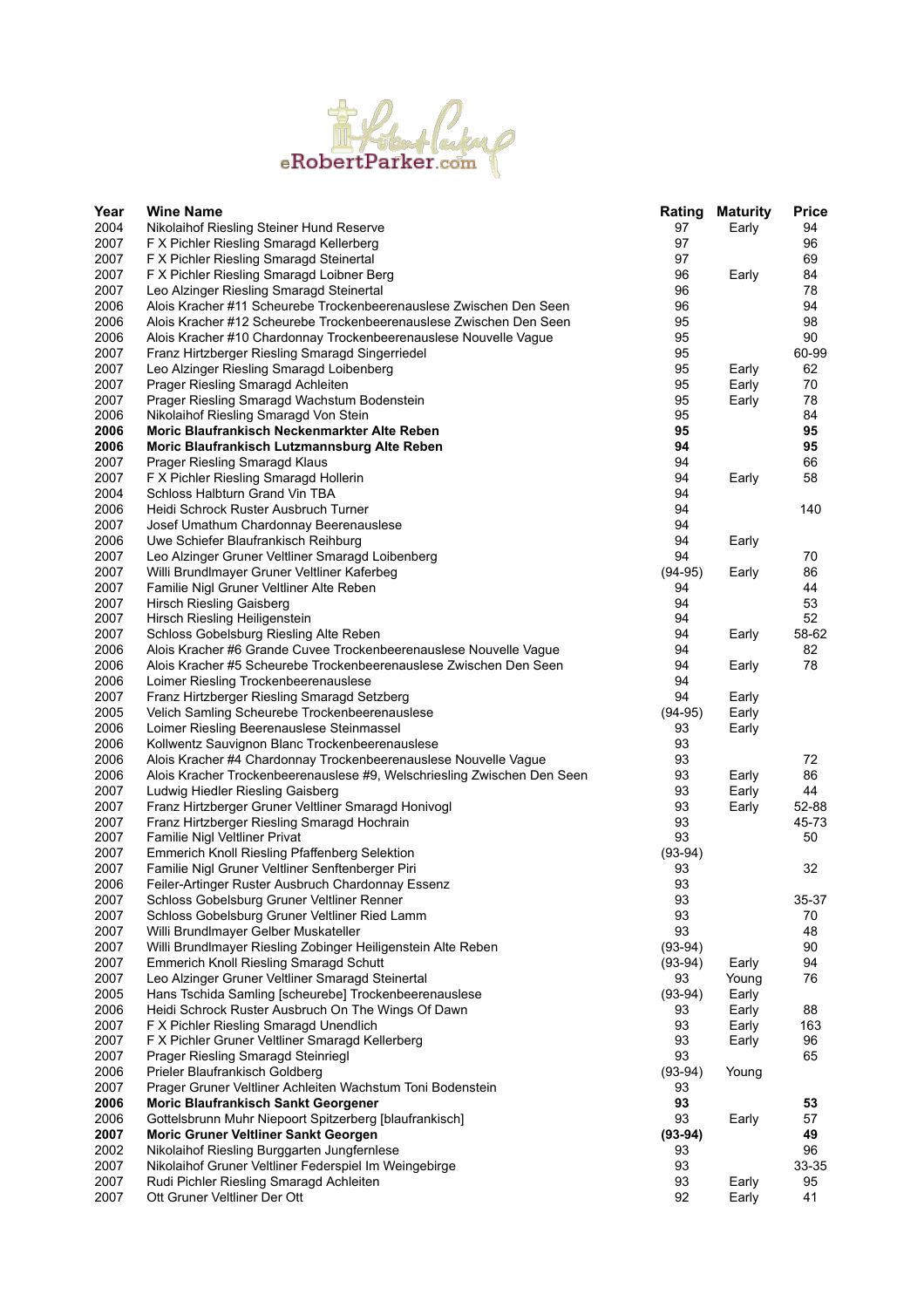| 2007 | Ott Gruner Veltliner Rosenberg Reserve                                        | $(92-93)$  |       | 58    |
|------|-------------------------------------------------------------------------------|------------|-------|-------|
| 2006 | <b>Moric Blaufrankisch Neckenmarkter</b>                                      | 92         | Early | 50    |
| 2007 | Malat Gruner Veltliner Trockenbeerenauslese Susse Reserve                     | 92         | Early |       |
| 2006 | Loimer Riesling Beerenauslese Seeberg                                         | 92         |       |       |
| 2007 | Prager Gruner Veltliner Smaragd Achleiten Stockkultur                         | 92         |       | 78    |
| 2007 | F X Pichler Gruner Veltliner Smaragd Loibner Berg                             | 92         | Early | 66    |
| 2007 | F X Pichler Gruner Veltliner Smaragd M                                        | 92         | Early | 73    |
| 2006 | Paul Lehrner Blaufrankisch Durrau                                             | $(92-93)$  |       | 74    |
| 2007 | <b>Heidi Schrock Furmint Selection Milli</b>                                  | $(92-93)$  |       | 66    |
| 2007 | Heidi Schrock Beerenauslese                                                   | 92         | Early | 50    |
| 2005 | Schloss Halbturn Grand Vin TBA                                                | 92         |       |       |
| 2006 | Josef Umathum Blaufrankisch Joiser Kirschgarten                               | 92         | Early |       |
| 2006 | Uwe Schiefer Blaufrankisch Szapary                                            | 92         |       |       |
| 2006 | Uwe Schiefer Blaufrankisch Eisenberg                                          | 92         | Early | 24    |
| 2006 | Velich Beerenauslese Seewinkel                                                | $(92-93)$  | Early |       |
| 2006 | Ernst Triebaumer Blaufrankisch Ried Mariental                                 | $(92-93)$  |       |       |
| 2005 | Hans Tschida Chardonnay Trockenbeerenauslese                                  | 92         | Early |       |
| 2007 | Willi Brundlmayer Gruner Veltliner Alte Reben                                 | 92         |       | 58    |
| 2006 | Schloss Gobelsburg Gruner Veltliner Tradition                                 | 92         |       | 56    |
| 2007 | Familie Nigl Riesling Privat                                                  | 92         |       | 60-67 |
| 2007 | Emmerich Knoll Traminer Trockenbeerenauslese                                  | $(92-93+)$ |       |       |
| 2007 | Franz Hirtzberger Neuburger Selection                                         | 92         |       |       |
| 2007 | Ludwig Hiedler Riesling Heiligenstein                                         | 92         |       | 52    |
| 2007 | Ludwig Hiedler Gruner Veltliner Maximum                                       | $(92-93+)$ | Early | 62    |
| 2007 | Ludwig Hiedler Gruner Veltliner Spiegel                                       | 92         | Early |       |
| 2007 | Ludwig Hiedler Riesling Steinhaus                                             | 92         |       | 38    |
| 2007 | Schloss Gobelsburg Gruner Veltliner Trockenbeerenauslese                      | $(92-93+)$ |       | 76    |
| 2007 | Schloss Gobelsburg Riesling Heiligenstein                                     | 92         | Early | 50    |
| 2006 | Alois Kracher #7 Welschriesling Trockenbeerenauslese Zwischen Den Seen        | 92         |       | 82    |
| 2006 | Alois Kracher #3L2006 Rosenmuskateller Trockenbeerenauslese Zwischen Den Seen | 92         |       | 85    |
| 2006 | Deutsch-Schutzen Krutzler Perwolf                                             | 92         | Early | 137   |
| 2005 | Velich Welschriesling Trockenbeerenauslese                                    | $(92-93)$  | Young |       |
| 2005 | Wenzel Ruster Ausbruch Saz                                                    | 92         |       |       |
| 2007 | Rainer Wess Riesling Pfaffenberg                                              | 91         |       | 48    |
| 2006 | Wieninger Rosengartl Alte Reben                                               | 91         |       | 30    |
| 2007 | Freie Weingaertner Wachau Gruner Veltliner Smaragd Achleiten                  | 91         | Early | 40    |
| 2007 | Freie Weingaertner Wachau Beerenauslese                                       | 91         |       |       |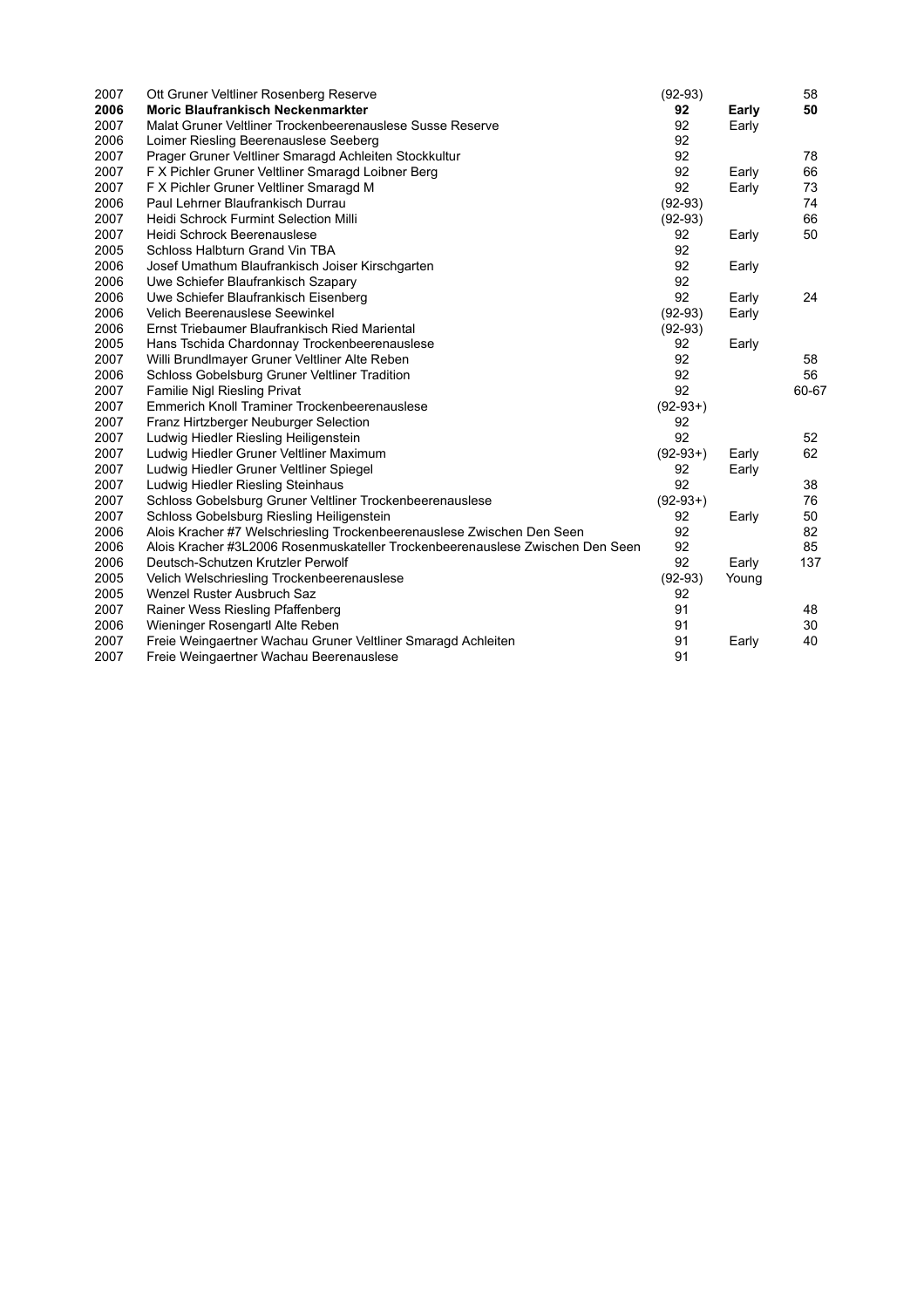

| Year | <b>Wine Name</b>                                       | Rating     | Maturity      | Price |
|------|--------------------------------------------------------|------------|---------------|-------|
| 2006 | Moric Blaufrankisch Neckenmarkter Alte Reben           | 95         |               | 95    |
| 2006 | Moric Blaufrankisch Lutzmannsburg Alte Reben           | 94         |               | 95    |
| 2004 | Moric Blaufrankisch Neckenmarkter Alte Reben           | 94         |               | 80    |
| 2006 | Uwe Schiefer Blaufrankisch Reihburg                    | 94         | Early         |       |
| 2006 | Gottelsbrunn Muhr Niepoort Spitzerberg [blaufrankisch] | 93         | Early         | 57    |
| 2006 | <b>Moric Blaufrankisch Sankt Georgener</b>             | 93         |               | 53    |
| 2006 | Prieler Blaufrankisch Goldberg                         | $(93-94)$  | Young         |       |
| 2006 | Ernst Triebaumer Blaufrankisch Ried Mariental          | $(92-93)$  |               |       |
| 2004 | Gottelsbrunn Muhr Niepoort Spitzerberg [blaufrankisch] | 92         |               |       |
| 2006 | Josef Umathum Blaufrankisch Joiser Kirschgarten        | 92         | Early         |       |
| 2006 | <b>Moric Blaufrankisch Neckenmarkter</b>               | 92         | <b>Early</b>  | 50    |
| 2002 | Moric Blaufrankisch Neckenmarkter Alte Reben           | 92         |               |       |
| 2006 | Paul Lehrner Blaufrankisch Durrau                      | $(92-93)$  |               | 74    |
| 2006 | Uwe Schiefer Blaufrankisch Eisenberg                   | 92         | Early         | 24    |
| 2004 | Uwe Schiefer Blaufrankisch Reihburg                    | 92         |               | 68    |
| 2006 | Uwe Schiefer Blaufrankisch Szapary                     | 92         |               |       |
| 2006 | Deutsch-Schutzen Krutzler Blaufrankisch Reserve        | 91         | Early         | 74    |
| 2003 | Ernst Triebaumer Blaufrankisch Ried Mariental          | 91         | Early         |       |
| 2006 | Familie Gesellmann G Blaufrankisch                     | 91         |               |       |
| 2004 | Josef Umathum Blaufrankisch Joiser Kirschgarten        | $(91-92)$  |               |       |
| 2006 | <b>Moric Blaufrankisch Burgenland</b>                  | 91         |               | 23    |
| 2005 | <b>Moric Blaufrankisch Lutzmannsburg</b>               | 91         | <b>Early</b>  | 48    |
| 2003 | <b>Moric Blaufrankisch Neckenmarkter</b>               | 91         |               |       |
| 2005 | Moric Blaufrankisch Neckenmarkter Alte Reben           | 91         |               | 80    |
| 2006 | Paul Achs Blaufrankisch Altenberg                      | 91         | Early         | 105   |
| 2003 | Paul Achs Blaufrankisch Ungerberg                      | 91         | Early         | 69    |
| 2006 | Paul Lehrner Blaufrankisch Hochacker                   | 91         |               |       |
| 2006 | Paul Lehrner Blaufrankisch Steineiche                  | 91         |               | 46    |
| 2003 | Prieler Blaufrankisch Goldberg                         | $(91-93)$  |               | 144   |
| 2006 | Prieler Blaufrankisch Johannishohe                     | 91         |               | 24    |
| 2006 | Prieler Blaufrankisch Schutzner Stein                  | $(91-92)$  | Early         |       |
| 2003 | Schloss Gobelsburg Pinot Noir Privatkeller             | 91         |               | 47    |
| 2006 | Schloss Gobelsburg St Laurent Haidegrund               | $(91-92)$  |               |       |
| 2006 | Weninger Blaufrankisch Alte Reben                      | 91         |               |       |
| 2006 | Weninger Blaufrankisch Durrau                          | $(91-92+)$ | Early         |       |
| 2006 | Weninger Blaufrankisch Saybritz                        | 91         |               |       |
| 2006 | Wenzel Pinot Noir Ruster Berg                          | 91         |               |       |
| 2006 | Ernst Triebaumer Blaufrankisch Obererwald              | 90         | Early         |       |
| 2004 | Gernot Heinrich Blaufrankisch                          | 90         |               | 19    |
| 2006 | Gottelsbrunn Muhr Niepoort Carnuntum [blaufrankisch]   | 90         |               | 25    |
| 2005 | Gottelsbrunn Muhr Niepoort Spitzerberg [blaufrankisch] | 90         |               |       |
| 2005 | Josef Umathum Blaufrankisch Joiser Kirschgarten        | 90         |               |       |
| 2003 | Josef Umathum Blaufrankisch Joiser Kirschgarten        | 90         |               |       |
| 2004 | Josef Umathum Pinot Noir Unter Den Terrassen Zu Jois   | 90         |               |       |
| 2003 | Moric Blaufrankisch Lutzmannsburg Alte Reben           | 90         |               |       |
| 2005 | <b>Moric Blaufrankisch Neckenmarkter</b>               | 90         | <b>Mature</b> | 48    |
| 2006 | Paul Achs Blaufrankisch Ungerberg                      | 90         |               | 105   |
| 2006 | Paul Lehrner Blaufrankisch Gfanger                     | 90         | Early         | 20    |
| 2003 | Paul Lehrner Blaufrankisch Steineiche                  | 90         |               | 38    |
| 2004 | Paul Lehrner Blaufrankisch Steineiche                  | 90         |               | 45    |
| 2005 | Prieler Blaufrankisch Goldberg                         | 90         |               | 110   |
| 2005 | Prieler Blaufrankisch Schutzner Stein                  | 90         |               | 50    |
| 2006 | Prieler Leithaberg [blaufrankisch]                     | $(90-91)$  |               | 70    |
| 2006 | Schloss Gobelsburg Pinot Noir Alte Haide               | $(90-91)$  |               |       |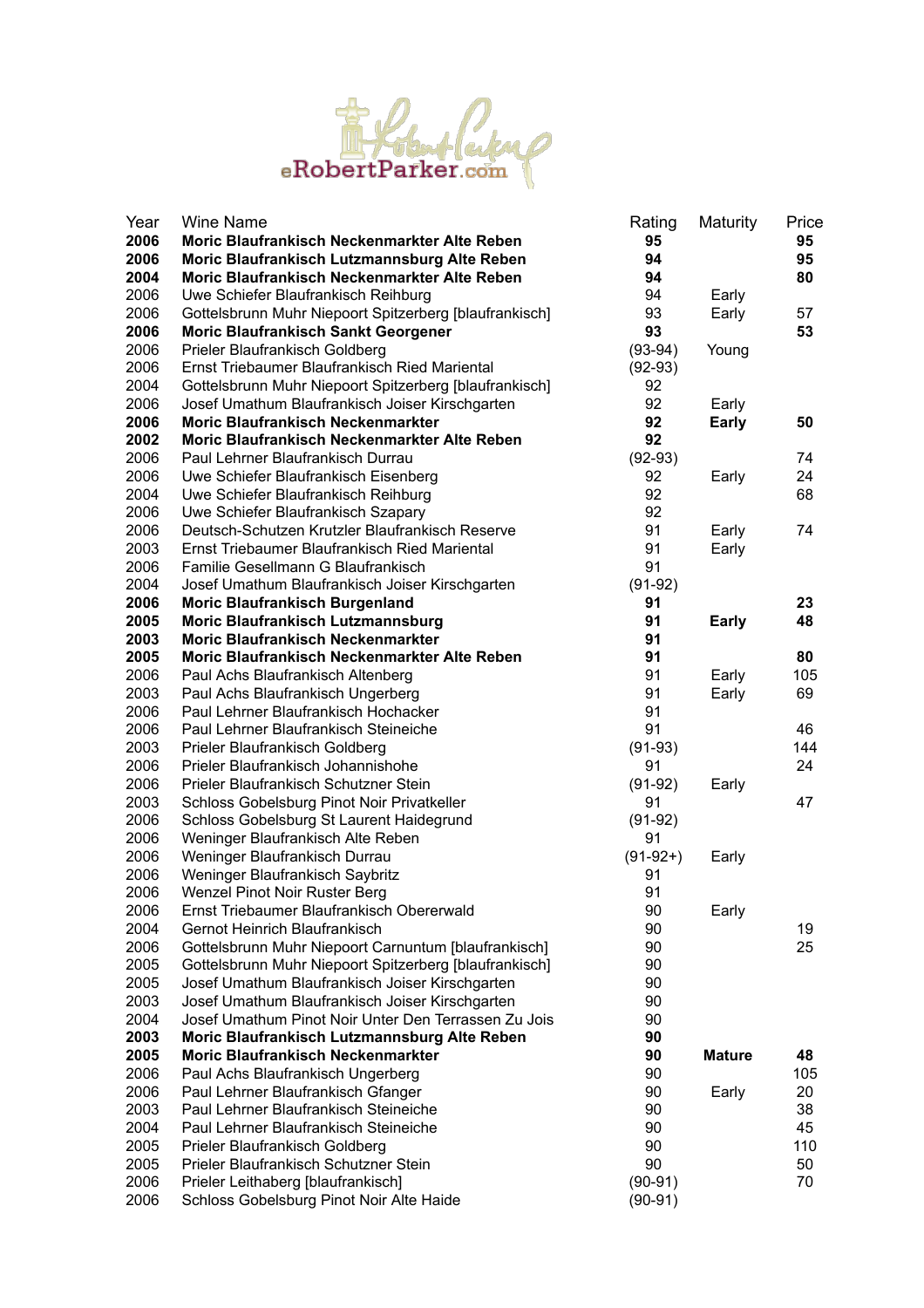| 2003         | Schloss Gobelsburg St Laurent Haidegrund                                                 | 90         | Mature | 45  |
|--------------|------------------------------------------------------------------------------------------|------------|--------|-----|
| 2004         | Schloss Gobelsburg St Laurent Haidegrund                                                 | $(90-92)$  |        |     |
| 2006         | Uwe Schiefer Blaufrankisch Konigsberg                                                    | 90         | Mature |     |
| 2005         | Uwe Schiefer Blaufrankisch Reihburg                                                      | $(90-91)$  |        | 71  |
| 2005         | Uwe Schiefer Blaufrankisch Szapary                                                       | 90         |        | 20  |
| 2006         | Weingut Trapl Blaufrankisch Spitzerberg                                                  | $(90-91)$  |        |     |
| 2006         | Weninger Blaufrankisch Hochacker                                                         | 90         |        |     |
| 2006         | Wenzel Blaufrankisch Bandkraften                                                         | 90         | Early  |     |
| 2006         | Wenzel Pinot Noir Kleiner Wald                                                           | 90         |        | 59  |
| 2003         | Zantho St Laurent                                                                        | 90         |        | 13  |
| 2006         | Ernst Triebaumer Blaufrankisch                                                           | 89         |        | 23  |
| 2006         | Familie Gesellmann Blaufrankisch Hochberc                                                | $(89-90+)$ |        |     |
| 2006         | Familie Gesellmann Pinot Noir Siglos                                                     | 89         |        |     |
| 2005         | Gols Pittnauer St Laurent Alte Reben                                                     | 89         |        |     |
| 2004         | Gottelsbrunn Muhr Niepoort Carnuntum [blaufrankisch]                                     | 89         |        |     |
| 2006         | Josef Umathum Pinot Noir Unter Den Terrassen Zu Jois                                     | 89         |        | 86  |
| 2003         | <b>Malat Pinot Noir Reserve</b>                                                          | 89         |        | 40  |
| 2004         | <b>Moric Blaufrankisch Burgenland</b>                                                    | 89         |        |     |
| 2003         | Paul Lehrner Blaufrankisch Hochacker                                                     | 89         |        | 26  |
| 2003         | Prieler Blaufrankisch Schutzner Stein                                                    | $(89-91)$  |        | 55  |
| 2004         | Prieler Blaufrankisch Schutzner Stein                                                    | $(89-91)$  |        | 46  |
| 2006<br>2006 | Prieler Cabernet Sauvignon                                                               | 89<br>89   |        |     |
| 2003         | Salomon Oberstockstall Blauer Spatburgunder<br>Salomon Oberstockstall Cabernet Sauvignon | 89         |        |     |
| 2004         | Schloss Gobelsburg Pinot Noir Alte Haide                                                 | $(89-91)$  |        |     |
| 2003         | Schloss Gobelsburg St Laurent Reserve                                                    | $(89-91)$  |        |     |
| 2005         | Uwe Schiefer Blaufrankisch Eisenberg                                                     | 89         |        | 21  |
| 2007         | Uwe Schiefer Blaufrankisch Konigsberg                                                    | 89         | Mature | 27  |
| 2004         | Weingut Trapl Blaufrankisch Spitzerberg                                                  | 89         |        |     |
| 2006         | Weninger Blaufrankisch Kirchholz                                                         | 89         |        |     |
| 2004         | Wieninger Blauburgunder Select                                                           | 89         | Mature | 34  |
| 2004         | Willi Brundlmayer Pinot Noir Cecile                                                      | 89         |        | 50  |
| 2006         | <b>Birgit Braunstein St Laurent</b>                                                      | 88         |        |     |
| 2004         | Deutsch-Schutzen Krutzler Blaufrankisch                                                  | 88         |        | 23  |
| 2006         | Deutsch-Schutzen Krutzler Merlot                                                         | 88         | Mature |     |
| 2006         | Ernst Triebaumer Blaufrankisch Gmark                                                     | 88         |        | 31  |
| 2005         | Ernst Triebaumer Blaufrankisch Ried Mariental                                            | 88         |        |     |
| 1997         | Ernst Triebaumer Blaufrankisch Ried Mariental                                            | 88         | Old    | 75  |
| 2006         | Gernot Heinrich Blaufrankisch                                                            | 88         |        | 24  |
| 2006         | Gernot Heinrich Pinot Noir                                                               | 88         |        | 35  |
| 2006         | <b>Gernot Heinrich St Laurent</b>                                                        | 88         |        | 35  |
| 2005         | <b>Gols Pittnauer Pinot Noir Reserve</b>                                                 | 88         | Mature |     |
| 2006         | Heidi Schrock St Laurent Kraxner                                                         | 88         | Early  |     |
| 2006         | J Heinrich Blaufrankisch Goldberg                                                        | 88         | Mature | 25  |
| 2006         | Judith Beck Blaufrankisch                                                                | 88         |        | 22  |
| 2006         | Kollwentz Point Blaufrankisch                                                            | $(88-89+)$ |        |     |
| 2005         | Malat Cabernet Sauvignon                                                                 | 88         |        |     |
| 2004         | <b>Malat Pinot Noir</b>                                                                  | $(88-89)$  |        |     |
| 2005         | <b>Moric Blaufrankisch Burgenland</b>                                                    | 88         |        | 22  |
| 2003         | Paul Achs Blaufrankisch Altenberg                                                        | $88 + ?$   |        | 69  |
| 2006         | Paul Achs Blaufrankisch Spielgel                                                         | 88         |        | 105 |
| 2003         | Paul Lehrner Blaufrankisch Gfanger                                                       | 88         |        | 18  |
| 2006         | Pfaffl Pinot Noir                                                                        | $(88-89)$  | Early  |     |
| 2005         | Prieler Blaufrankisch Johannishohe                                                       | 88         |        | 20  |
| 2005         | Schloss Gobelsburg St Laurent Haidegrund                                                 | $(88-90)$  |        |     |
| 2004         | Schloss Halbturn Pinot Noir                                                              | 88         |        |     |
| 2006         | Weingut Trapl Blaufrankisch Prellenkirchen                                               | 88         |        |     |
| 2005         | Weingut Trapl Blaufrankisch Spitzerberg                                                  | 88         |        |     |
| 2003         | Weninger Blaufrankisch Durrau                                                            | $(88-90)$  |        |     |
| 2003         | Weninger Blaufrankisch Reserve                                                           | $(88-90)$  |        |     |
| 2006         | Wenzel Blaufrankisch                                                                     | 88         |        | 25  |
| 2004         | Wenzel Pinot Noir Kleiner Wald                                                           | 88         |        | 39  |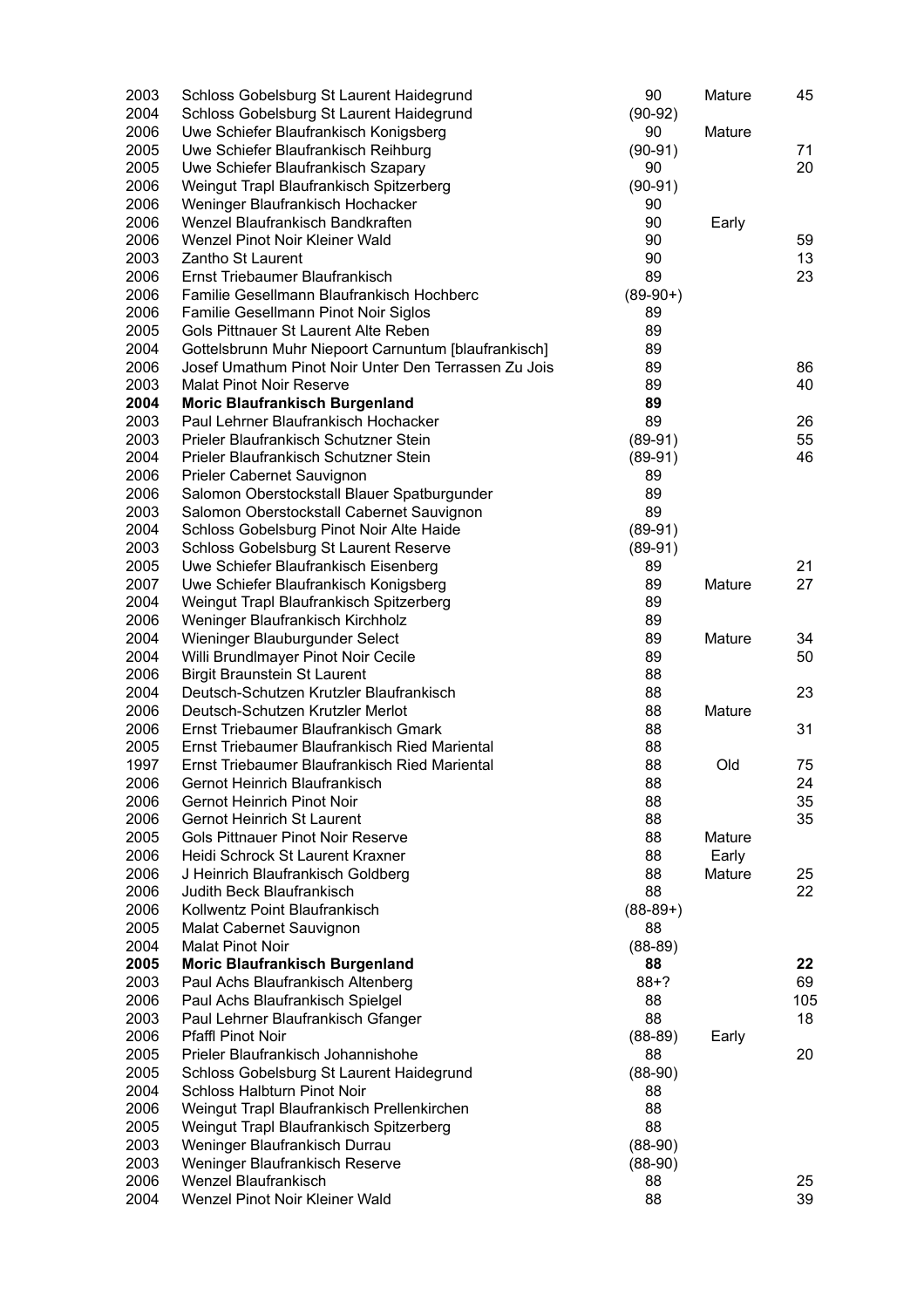| 2006 | Deutsch-Schutzen Krutzler Blaufrankisch               | 87        |        | 32 |
|------|-------------------------------------------------------|-----------|--------|----|
| 2003 | Deutsch-Schutzen Krutzler Blaufrankisch               | 87        |        | 23 |
| 1999 | Deutsch-Schutzen Krutzler Blaufrankisch Weinberg      | 87        | Old    | 25 |
| 2005 | Ernst Triebaumer Blaufrankisch Gmark                  | $(87-89)$ |        |    |
| 2004 | Ernst Triebaumer Blaufrankisch Obererwald             | 87        |        |    |
| 2006 | Familie Gesellmann Blaufrankisch Creitzer Reserve     | 87        |        |    |
| 2005 | Familie Gesellmann Blaufrankisch Hochberc             | 87        |        |    |
| 2006 | Feiler-Artinger Blaufrankisch                         | 87        |        |    |
| 2006 | Feiler-Artinger Blaufrankisch Beerenauslese           | 87        |        |    |
| 2005 | Gottelsbrunn Muhr Niepoort Carnuntum [blaufrankisch]  | 87        |        |    |
| 2006 | Heidi Schrock Blaufrankisch Kulm                      | 87        | Early  |    |
| 2005 | J Heinrich Blaufrankisch                              | 87        |        | 15 |
|      |                                                       |           |        |    |
| 2005 | J Heinrich Blaufrankisch Goldberg Reserve             | $(87-89)$ |        |    |
| 2006 | Josef Umathum St Laurent                              | 87        |        |    |
| 2004 | Josef Umathum St Laurent Vom Stein                    | $(87-89)$ |        |    |
| 2005 | Judith Beck St Laurent Schafleiten                    | 87        | Mature | 44 |
| 2006 | Kollwentz Cabernet Sauvignon                          | $(87-88)$ | Early  |    |
| 2005 | Loimer Pinot Noir Dechant                             | $(87-88)$ |        |    |
| 2003 | Malat Cabernet Sauvignon                              | 87        |        | 55 |
| 2004 | <b>Malat Pinot Noir Reserve</b>                       | $(87-89)$ |        | 28 |
| 2005 | <b>Malat Pinot Noir Reserve</b>                       | 87        |        |    |
| 2005 | <b>Pfaffl Pinot Noir</b>                              | $(87-88)$ |        |    |
| 2006 | Pfaffl St Laurent Wildgarten                          | 87        |        |    |
| 2003 | Prieler Cabernet Sauvignon Ungerberg                  | $(87-89)$ |        |    |
| 2005 | Prieler Leithaberg [blaufrankisch]                    | 87        |        |    |
| 2005 | <b>Prieler Pinot Noir</b>                             | 87        |        | 56 |
| 2006 | <b>Prieler Pinot Noir</b>                             | 87        |        |    |
| 2005 | <b>Prieler St Laurent</b>                             | 87        |        |    |
| 2003 | Salomon Oberstockstall Blauer Spatburgunder           | 87        |        |    |
| 2005 | Schloss Gobelsburg Pinot Noir Alte Haide              | 87        |        |    |
| 2003 | Schloss Gobelsburg Pinot Noir Alte Haide              | 87        |        |    |
| 2003 | Schloss Gobelsburg St Laurent                         | 87        |        | 27 |
| 2007 | Stift Gottweig Messwein Rose Pinot Noir               | 87        |        | 20 |
| 2002 | Willi Brundlmayer Pinot Noir Cecile                   | 87        |        | 60 |
| 2001 | Willi Brundlmayer St Laurent Ladner                   | 87        |        | 25 |
| 2006 | Zantho Blaufrankisch                                  | 87        |        | 16 |
| 2006 | Zantho St Laurent                                     | 87        | Mature | 16 |
| 2006 | Birgit Braunstein Leithaberg Blaufrankisch            | 86        |        |    |
| 2005 | Birgit Braunstein St Laurent Goldberg                 | 86        |        |    |
| 1999 | Deutsch-Schutzen Krutzler Blaufrankisch Brundlgfangen | 86        | Old    | 15 |
| 2006 | Ernst Triebaumer Blaufrankisch Cabernet Sauvignon     | 86        |        |    |
| 2005 | Ernst Triebaumer Blaufrankisch Obererwald             | 86        |        |    |
| 2005 | <b>Ernst Triebaumer St Laurent</b>                    | $(86-88)$ |        |    |
| 2006 | Feiler-Artinger Blaufrankisch Umriss                  |           |        |    |
|      | Josef Umathum Pinot Noir Unter Den Terrassen Zu Jois  | 86<br>86  |        | 28 |
| 2005 |                                                       |           |        |    |
| 2005 | Judith Beck Blaufrankisch                             | $-86$     |        |    |
| 2005 | Judith Beck Pinot Noir                                | $-86$     |        |    |
| 2006 | Kurt Angerer Pinot Noir                               | $(86-88)$ |        | 28 |
| 2001 | Loimer Blauburgunder                                  | $(86-87)$ | Old    | 18 |
| 2006 | <b>Malat Pinot Noir Reserve</b>                       | $(86+)$   |        |    |
| 2004 | Malat St Laurent                                      | 86-87     |        |    |
| 2005 | <b>Malat St Laurent</b>                               | 86        |        |    |
| 2003 | Paul Lehrner Claus (Zweigelt Blaufrankisch)           | 86        |        | 20 |
| 2007 | Pfaffl St Laurent Wildgarten                          | 86        |        |    |
| 2003 | Tement Blauer Spatburgunder                           | 86        |        |    |
| 2003 | <b>Weninger Merlot</b>                                | 86        |        |    |
| 2006 | Weninger Pinot Noir Kalkofen                          | 86        |        |    |
| 2002 | Willi Brundlmayer St Laurent Ladner                   | 86        |        |    |
| 2003 | Willi Brundlmayer St Laurent Zweigelt Anselm          | $(86-88)$ |        |    |
| 2004 | Zantho St Laurent                                     | 86        |        | 12 |
| 2006 | Birgit Braunstein Blaufrankisch Heide                 | 85        |        |    |
| 2005 | Ernst Triebaumer Blaufrankisch                        | $(85-87)$ |        |    |